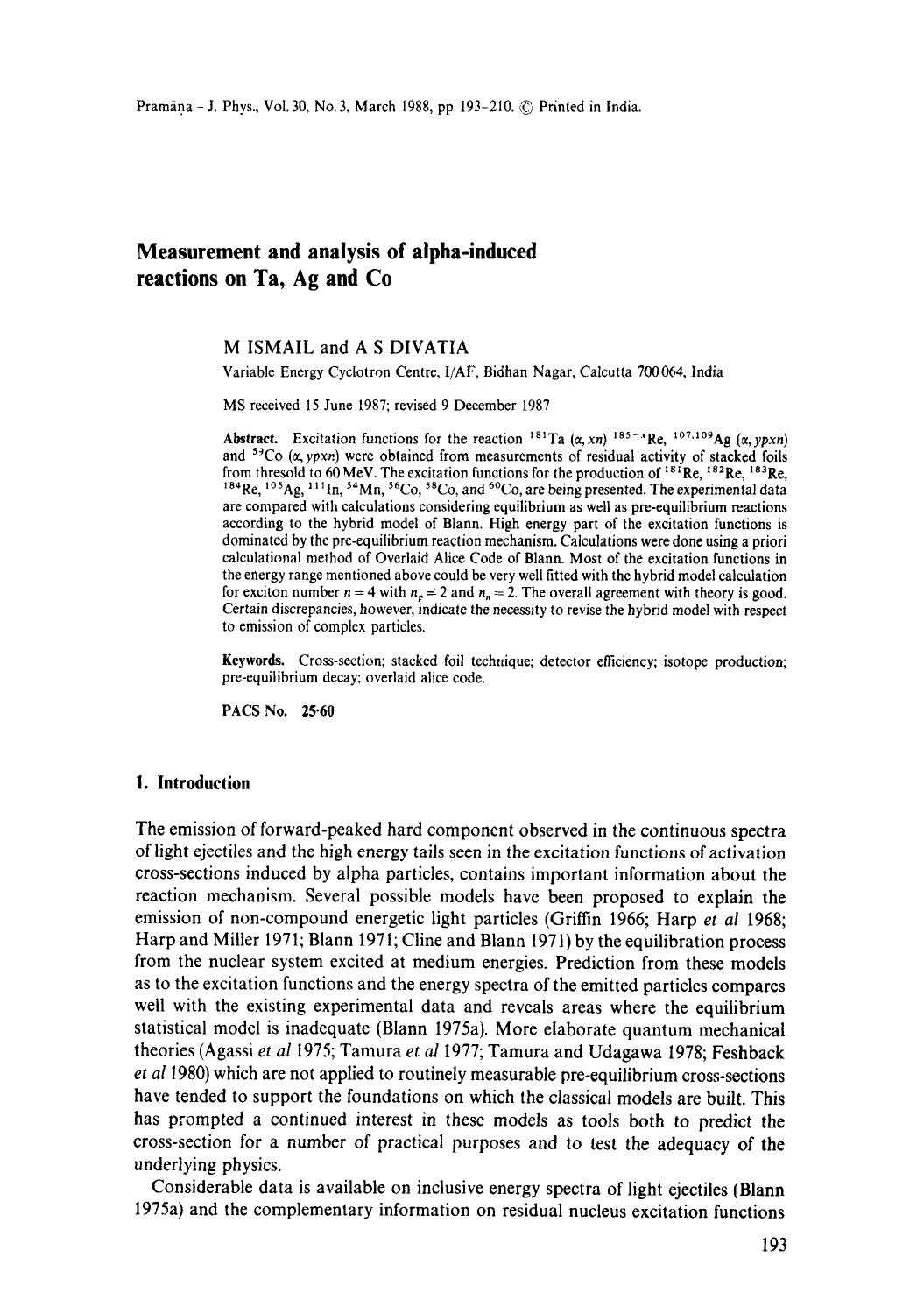is far from being abundant. Regarding alpha-induced reactions the integral crosssection data exist only for a few target nuclei. The present work on alpha induced reactions on the target nuclei  $^{181}$ Ta,  $^{107,109}$ Ag and  $^{59}$ Co is intended to supply data in the energy range up to 60 MeV.

In this paper several excitation functions for the reactions (i)  $181Ta(x, xn)$   $185-xRe$ , (ii) <sup>107,109</sup>Ag( $\alpha$ , ypxn) (iii) <sup>59</sup>Co-( $\alpha$ , ypxn) which were measured by using the stacked foil technique are presented. Theoretical calculations in the frame work of the equilibrium statistical model and the hybrid model were performed and the results compared with experimental excitation functions.

# **2. Experimental procedure**

Excitation functions for the  $\alpha$ -induced reaction on Ta, Ag and Co were obtained from the measurement of the residual activity of stacked foils. The stacks of commercially supplied foils of Ta, Ag and Co were irradiated in a specially constructed chamber as shown in figure 1. In this chamber, there is a facility to irradiate four stacks one after another just by rotating the top knob in  $90^\circ$  steps. The beam spot on the target was limited to 5 mm in diameter by using 10 cm long aluminium collimator in front of the targets. Stacks of about 10 to 20 foils with thickness  $\simeq$  25  $\mu$ m in the case of Ta and Ag and  $\approx$  50  $\mu$ m in the case of Co were exposed to the unanalyzed external beam from 224 cm variable energy cyclotron at our Centre in Calcutta. The beam currents on the targets were kept between 0.5 and  $1.0 \mu$ A. The total  $\alpha$ -particle flux was measured with the help of the ORTEC current integrator. In addition, Al-flux monitoring foils were also kept in front of most of the stacks. The reason for using Al foils for flux monitoring is that the cross-section for the production of  $22$ Na and <sup>24</sup>Na from Al is very well known (Michel and Brinkmann 1980). Thus the reliability of absolute cross-section measurements is high. The unanalyzed beam energy resolution was  $\simeq 0.2$  MeV. The accuracy is absolute energy is expected to be  $\pm 2.0$  MeV.



Figure 1. Target chamber.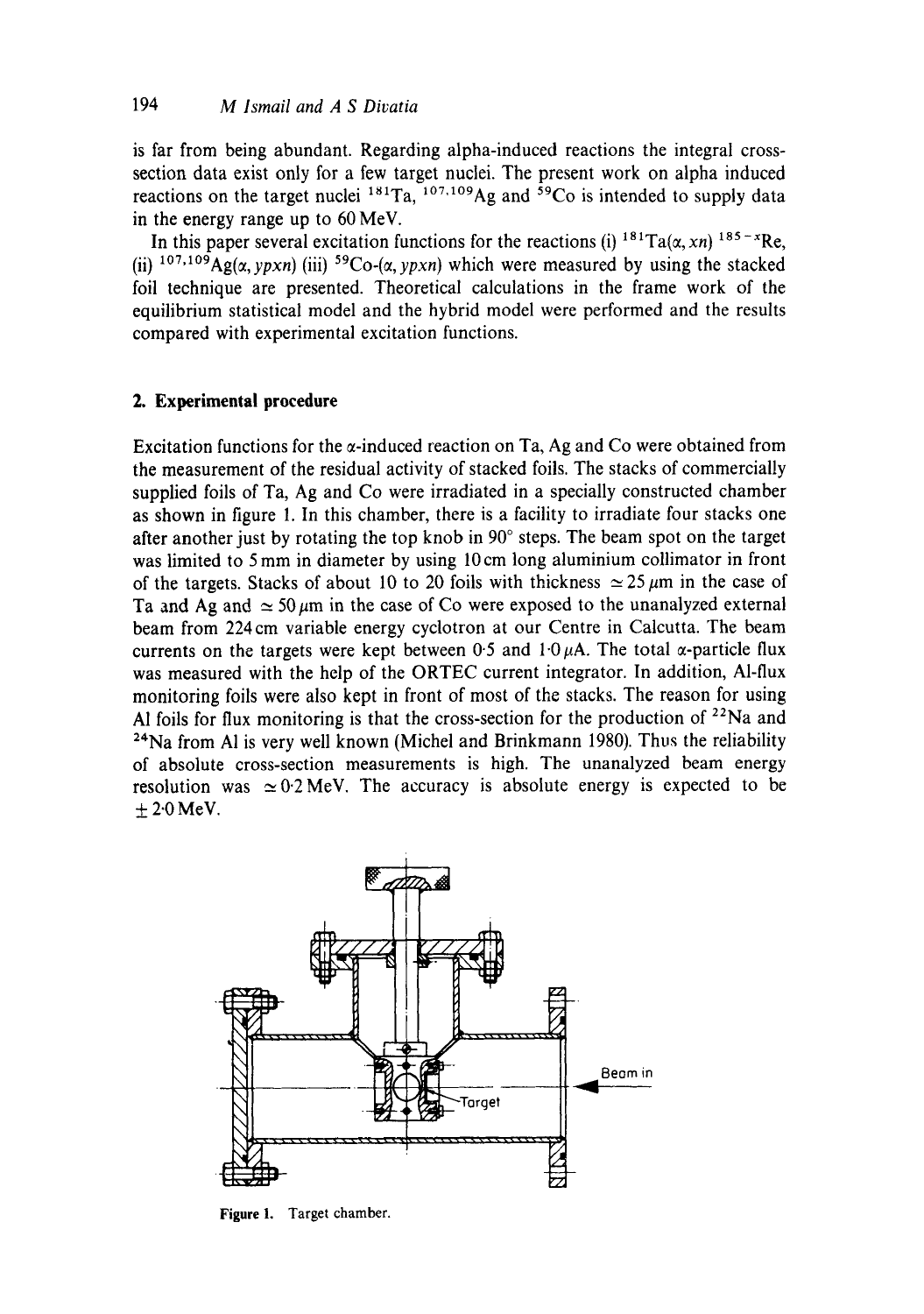In all the irradiations the beam energy was degraded down in the stacks to around 15 MeV. Hence, a few remarks on the applicability of the stacked foil method in these cases might be helpful to understand the loss of beam intensity, the energy straggling and the disturbing background due to secondary reactions when the beam is travelling through a large amount of material. The decrease of beam intensity  $I_x$  as a function of the transversed foil thickness  $x$  (cm) is given by the expression

$$
I_x = I_0 \exp(-N\sigma x)
$$

assuming a constant reaction cross-section  $\sigma$ . The quantity N(atoms/cm<sup>3</sup>) in the case of an element of atomic weight A and density  $\rho$  gram per cm<sup>3</sup> is given by  $N = (\rho/A)N_0$ . For a compound of molecular weight M and density  $\rho$ , the quantity N is given as summation of the  $N_i$  of atoms of the *i*th kind per cm<sup>3</sup>

$$
N = \Sigma N_i = \Sigma (\rho N_0 / M) \gamma_i,
$$

where  $\gamma_i$  is the number of atoms of the kind i in a molecule of the compound and  $N_0$  is Avagadro number (0.6022 × 10<sup>24</sup>). For  $\sigma = 2$  barn the maximum beam loss at the end of Ta stacks is always  $\langle 0.3\% \rangle$  and hence was neglected. The energy straggling at the end of the stacks is always much smaller than the energy loss of the beam in target foils. Hence the width of the folded energy distribution is not increased much. In reactions with the stack material the incoming beam will release a large amount of low energy ( $E \le 10 \,\text{MeV}$ ) neutrons and protons which can further react with the targets in stacks and disturb the yield mainly through  $(n, p)$ ,  $(n, \alpha)$ ,  $(p, n)$  and  $(\alpha, p)$ reactions. However the perturbative yields are mostly negligible.

The mean beam energy in each foil of a homogeneous or inhomogeneous stacked foil assembly can be calculated from the energy degradation of the initial beam energy according to the given stopping power values for the different materials. We have used the tabulated values of Williamson *et al* (1966) which are based on the experimentally well-known stopping power data for  $27$ Al. The average foil thickness of the stacks was determined by weighing punched out foils of 12.5mm to 30mm diameter. Though the method itself is rather accurate systematic deviations due to defects of the rim of the foil may occur. This could lead to underestimation of the thickness in the middle of the foil where the beam hits.

The nuclear data necessary for the evaluation of the cross section are presented in table 1. The half-lives were taken from the chart of nuclides (Eggbert *et al* 1981), the ? energies and branching ratios are taken from the table of isotopes by Lederer and Shirley (1978).

The  $\gamma$  rays emitted by the activated foils were measured with 114 c.c. Ge(Li) or HPGe detectors available at our Centre (VECC). The efficiency calibrations of the detectors were made with a calibrated Eu- 152 source obtained from the Radiochemistry Unit at VECC. To improve the interpolation of efficiency from measured energy points to the required energy points, the efficiency curve was fitted (by nonlinear least square method) to a function of the form

$$
y = \sum_{n=1}^{6} a_n x^{n-1} + b_1 \exp(-\lambda_1 x) + b_2 \exp(-\lambda_2 x).
$$

The fit improved the overall accuracy of the efficiency interpolation to better than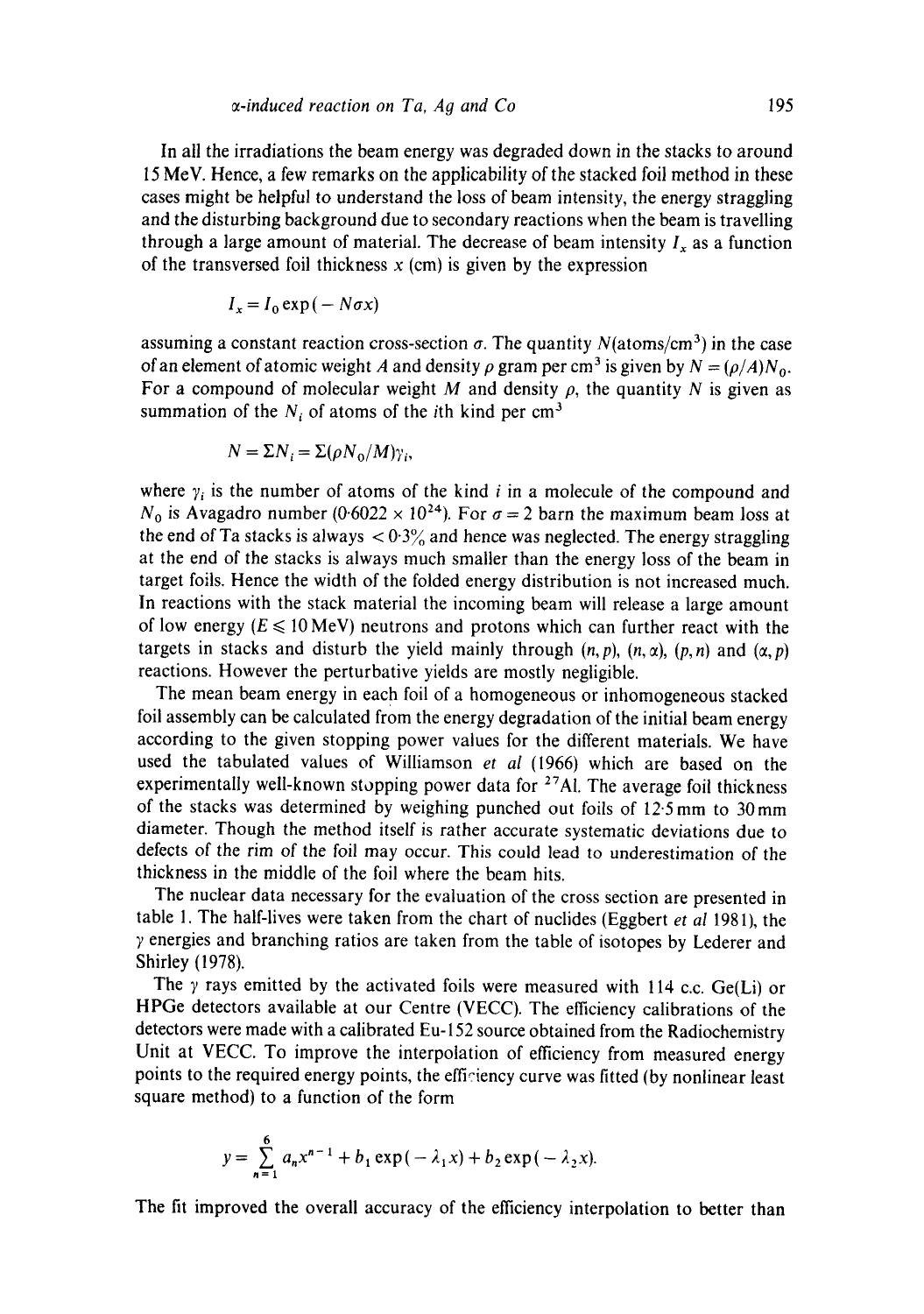$1\%$ . The fit as shown in figure 2 between experimental data (x points) and theoretical curve (solid line) with the above functional form is excellent.

In table 1 only those  $\gamma$ -rays which were chosen for the calculation of cross-sections are listed. Also included in table 1 are reaction Q-values which however exclude cluster emission. Thus in the case of  $\alpha$  emission 28.30 MeV will have to be added to the listed Q-values. Q-values were calculated by using the atomic mass table by Wapstra and Audi (1985).

### 2.1 *Experimental error*

In tables 2,3 and 4 the experimental cross-sections for the reactions  $181 \text{ Ta}(\alpha, \text{xn})$ , <sup>107,109</sup>Ag( $\alpha$ , xnyp) and <sup>59</sup>Co  $(\alpha$ , xnyp) are presented along with absolute errors. The absolute errors consist of uncertainties due to target foil thickness ( $\pm 1\%$ ), the beam current (  $\pm$  2%), the detector efficiency (  $\pm$  5%) and the analysis of the y-ray spectra, generally ( $\leq 2\%$ ). The uncertainties caused by the larger dimensions of the irradiation area and the edge effects contribute a  $5\%$  error to the average error of the  $\alpha$ -induced reaction. The above mentioned average error values do not include the uncertainties of the nuclear data.

### 2.2 *Cross-section determination*

The number of observed decays *y(t)* is related to the total number of decays during the measuring time t by  $\bar{y}(t) = y(t)/\epsilon(E_r)I_{\text{abs}}(E_r)$  where  $\epsilon(E_r)$  being the detector efficiency and  $I_{\text{abs}}(E_r)$  is absolute y-ray intensity per decay. Dead time of the analyser is



Figure 2. Nonlinear least-square fitted efficiency curve along with experimental values.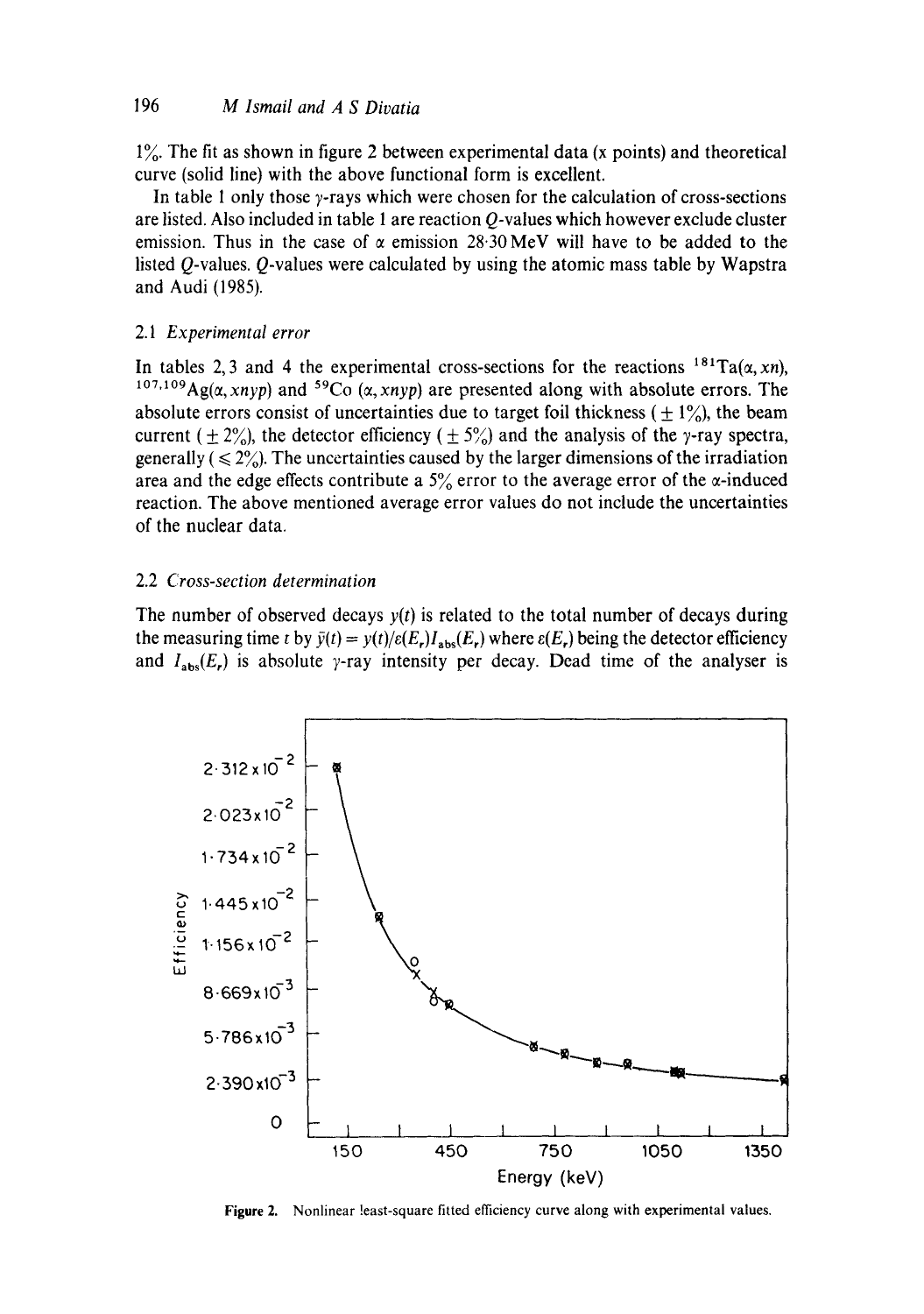| Nuclide              | Half-Life<br>19.97h | $E_{y}$ (keV)<br>361 | $I_{\gamma}(^{\circ}\!\gamma_{0})$<br>$12-3$ | $O-Value$ (MeV)  |          |
|----------------------|---------------------|----------------------|----------------------------------------------|------------------|----------|
| 181Re                |                     |                      |                                              | $(\alpha, 4n)$   | $-31.75$ |
|                      |                     | 366                  | $57-0$                                       |                  |          |
| $182$ Re             | 64 h                | 229                  | 26.84                                        | $(\alpha, 3n)$   | $-24.78$ |
|                      |                     | 1121                 | $21-3$                                       |                  |          |
| $183$ <sub>Re</sub>  | 71d                 | 162                  | $23-0$                                       | $(\alpha, 2n)$   | $-16.35$ |
| 184Re                | 38d                 | 792                  | 37.54                                        | $(\alpha, n)$    | $-9.87$  |
| $^{111}\mathrm{In}$  | 2.81 d              | 171                  | 94.2                                         | $(\alpha, 2n)$   | $-14.05$ |
|                      |                     | 245                  | 94.2                                         |                  |          |
| 105 Ag               | 41.3d               | 344.5                | $42 - 71$                                    | $(\alpha, 2p4n)$ | $-45.76$ |
| 54Mn                 | 312.2 d             | 834.81               | 99.97                                        | $(\alpha, 4p5n)$ | $-73.76$ |
| 56Co                 | 77.3d               | 846.75               | 99.96                                        | $(\alpha, 2p5n)$ | $-58.76$ |
| 57 <sub>Co</sub>     | 2700d               | 122:07               | 85.5                                         | $(\alpha, 2p4n)$ | $-47.32$ |
| 58 <sub>Co</sub>     | 70.8 d              | 810-6                | $99 - 44$                                    | $(\alpha, 2p3n)$ | $-38.74$ |
| ${}^{60}\mathrm{Co}$ | 5.272y              | 1173.2               | $100-0$                                      | $(\alpha, 2pn)$  | $-20.69$ |
|                      |                     | 1332.5               | $100-0$                                      |                  |          |

Table 1. Half-Lives  $\gamma$ -energies and branching ratios of the nuclides and Q-valves reactions.

 $h =$  hours,  $d =$  days,  $y =$  years.

|                       | Cross-section (mb)   |                   |                   |                  |  |  |
|-----------------------|----------------------|-------------------|-------------------|------------------|--|--|
| $E_{\alpha}$<br>(MeV) | $184$ <sub>Re</sub>  | $183$ Re          | $182$ Re          | $181$ Re         |  |  |
| $57.5 + 1.15$         |                      |                   | $744 + 67$        | $325.2 + 26.1$   |  |  |
| $55.2 + 1.2$          |                      |                   | $74.83 \pm 6.7$   | $426.3 \pm 34.2$ |  |  |
| $52.8 \pm 1.25$       |                      |                   | $90.86 + 7.3$     | $598.4 + 47.2$   |  |  |
| $50.3 + 1.3$          |                      |                   | $108.55 + 8.7$    | $815.1 \pm 65.2$ |  |  |
| $47.7 \pm 1.3$        | 6.96<br>$+0.7$       | $75.6 \pm 6.1$    | $135.83 \pm 10.9$ | $988.6 \pm 79.1$ |  |  |
| $45.1 + 1.35$         | $8 - 71$<br>±0.9     | $93.7 + 7.5$      | $190-01 \pm 15-2$ | $940.6 + 75.3$   |  |  |
| $42.4 + 1.5$          | 8.97<br>$+0.9$       | $125.6 \pm 10.1$  | $324.02 + 25.9$   | $745.6 + 59.7$   |  |  |
| $39.4 + 1.5$          | $10-22$<br>$\pm 1.0$ | $183.2 + 14.6$    | $550.05 \pm 44.0$ | $387.5 \pm 31.0$ |  |  |
| $36.4 + 1.6$          | 9.25<br>±0.9         | $263.9 + 21.1$    | $711.85 + 57.0$   | $87.9 \pm 7.0$   |  |  |
| $33.2 + 1.7$          | 14.92<br>$+1.5$      | 499.7 $\pm$ 4.0   | 595.0 $\pm$ 47.6  |                  |  |  |
| $29.8 + 1.75$         | $18-4$<br>$\pm 1.8$  | $903.2 + 72.2$    | $363.4 + 29.0$    |                  |  |  |
| $26.3 + 1.9$          | 24.93<br>$+2.5$      | $1061.3 \pm 85.0$ | $49.48 + 4.5$     |                  |  |  |
| $22.5 + 2.1$          | 43.06<br>$+4.3$      | $647.3 + 51.8$    |                   |                  |  |  |
| $18.3 + 2.1$          | $19-79$<br>$\pm 2.0$ | $34.5 \pm 2.8$    |                   |                  |  |  |

Table 2. Experimental cross-section for the  $\alpha$ -induced reaction on Ta.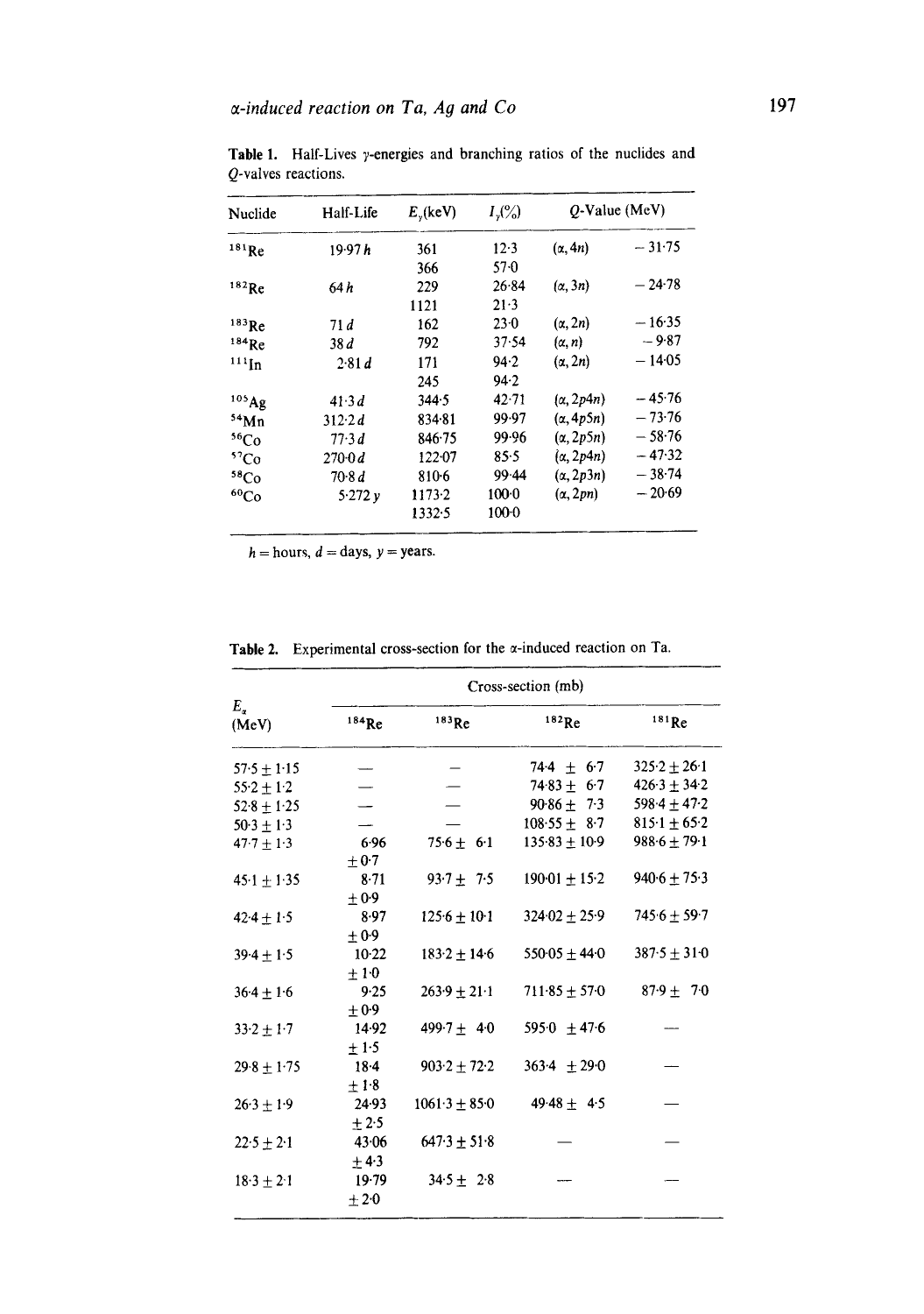|                      | Cross-section (mb)            |                            |  |  |
|----------------------|-------------------------------|----------------------------|--|--|
| E <sub>a</sub> (MeV) | $^{109}Ag(\alpha,2n)^{111}In$ | $Ag(\alpha, 2p4n)^{105}Ag$ |  |  |
| 54.6 ± 0.95          | $42.5 \pm 3.4$                | $85.4 \pm 6.8$             |  |  |
| $52.8 + 0.95$        | $45.4 \pm 3.6$                | $83.5 \pm 6.7$             |  |  |
| $50.9 \pm 0.95$      | $520 + 42$                    | $91.8 \pm 7.4$             |  |  |
| 49 $0 \pm 1$ $0$     | $60.5 + 4.9$                  | $132.2 \pm 10.6$           |  |  |
| 47·0 ± 1·0           | $64.2 \pm 5.2$                | $152.3 + 12.2$             |  |  |
| $45.0 \pm 1.05$      | $84.2 + 6.7$                  | $146.3 + 11.7$             |  |  |
| $42.9 + 1.05$        | $93.5 + 7.5$                  | $128.51 + 10.3$            |  |  |
| $40.8 + 1.1$         | $123.0 + 9.8$                 | $97.9 + 7.8$               |  |  |
| $38.6 \pm 1.1$       | $172.0 \pm 13.8$              | 63.9 $\pm$ 5.2             |  |  |
| $36.2 \pm 1.15$      | $273.0 \pm 21.8$              | $31.3 \pm 2.5$             |  |  |
| 33.9 ± 1.25          | $459.8 \pm 36.8$              | $8.5 \pm 0.9$              |  |  |
| $31.4 \pm 1.3$       | $778.8 \pm 62.3$              |                            |  |  |
| $28.8 \pm 1.4$       | $10870 \pm 870$               |                            |  |  |
| $26.0 \pm 1.5$       | $1127.5 \pm 90.2$             |                            |  |  |
| $23.0 \pm 1.6$       | $875.0 \pm 70.0$              |                            |  |  |
| $19.8 \pm 1.6$       | $345.5 \pm 27.6$              |                            |  |  |
| $16.6 \pm 1.6$       | $10.7 \pm 1.1$                |                            |  |  |

Table 3. Experimental cross-section for the  $\alpha$ -induced reaction on silver.

Table 4. Experimental cross-section for the  $\alpha$ -induced reaction on Co.

| $E_{\alpha}$ (MeV) | Cross-section (mb)   |                    |                    |                     |                   |  |  |
|--------------------|----------------------|--------------------|--------------------|---------------------|-------------------|--|--|
|                    | $Co(\alpha 4p5n)$ Mn | $Co(\alpha2p5n)Co$ | $Co(\alpha2p4n)Co$ | $Co(\alpha2p3n)Co$  | $Co(\alpha2pn)Co$ |  |  |
| $54.5 + 1.9$       | 32.97                | $39 - 48$          | $138 - 7$          | $120-44$            | $72 - 46$         |  |  |
|                    | $+2.64$              | $+3.2$             | $+11.2$            | ±9.68               | $+5.84$           |  |  |
| $50-7 + 20$        | 34.48                | 19.66              | 183.44             | 111.83              | 79.40             |  |  |
|                    | $+2.76$              | $+1.6$             | $+14.7$            | $\pm$ 8.96          | $+6.4$            |  |  |
| $46.7 + 2.1$       | $25-49$              | 3.88               | 205.32             | 12018               | $76-27$           |  |  |
|                    | ± 2.04               | $+0.31$            | $+16.5$            | $+9.62$             | $+6.16$           |  |  |
| $42.5 + 2.25$      | $10-63$              | 0.17               | 18403              | 162.70              | 54.67             |  |  |
|                    | $+0.86$              | $+0.026$           | ± 14.7             | $+13.02$            | $+4.4$            |  |  |
| $38.0 + 2.45$      | 1.76                 | 0.17               | 101.39             | 228 07              | $27 - 84$         |  |  |
|                    | $+0.02$              | $+2.026$           | $+8.2$             | $+18.24$            | $\pm 2.32$        |  |  |
| $33.1 + 2.65$      |                      |                    | 7.12<br>$\pm 0.6$  | $224-41$<br>$+18.0$ | 2.82<br>$+0.24$   |  |  |
| $27.8 + 2.85$      |                      |                    |                    | 93.96<br>$+7.5$     |                   |  |  |

automatically corrected by counting in lifetime mode. The corresponding reaction yield  $N_0$  is given for simple decays by

$$
N_0 = \bar{y}(t) \exp(\lambda t_2) / \left[1 - \exp(-\lambda t)\right] * \left[1 - \exp(-\lambda t_1)\right] / \lambda t_1,
$$

where  $\lambda = \ln 2/T_{1/2}$  is the decay constant and  $t_1$  and  $t_2$  are the length of the irradiation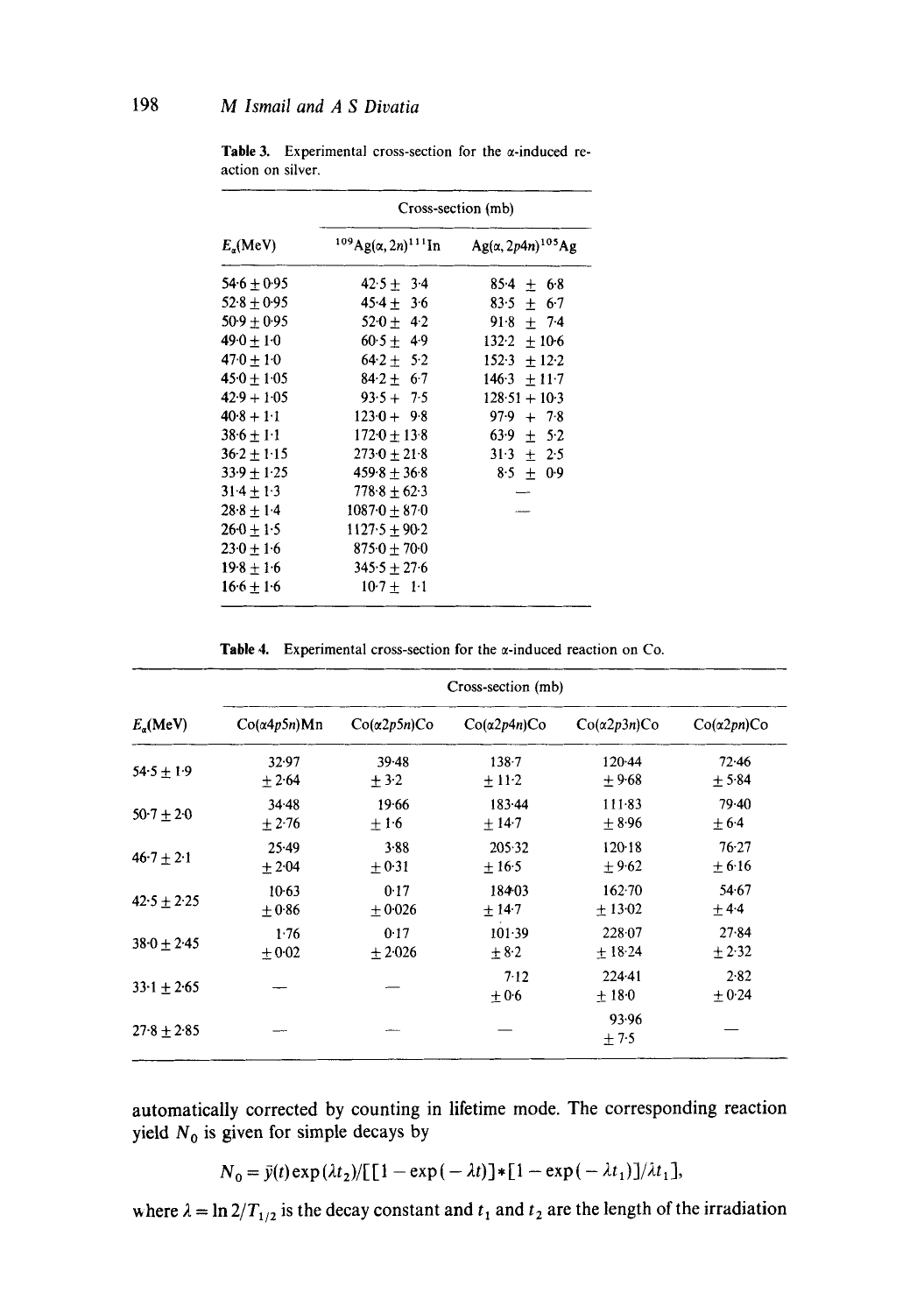time and the time between the end of the irradiation and the beginning of the measurement, respectively. In the case where  $T_{1/2} \gg t_1$ , t the above relation becomes  $N_0 = \bar{y}(t) \exp(\lambda t_2)/\lambda t$ .  $N_0$  is related to the cross-section  $\sigma$  by  $N_0 = \sigma * (N_A \delta x) * I$  where  $N_A$  is the number of atoms/cm<sup>3</sup> of the target material,  $\delta x$  is the thickness of the target (in cm) and I is the number of particle/cm<sup>2</sup> for the total irradiation time.

### **3. Experimental results**

#### *3.1 Integral excitation function Jor s-induced reaction on tantalum*

In table 2 and figures 3 to 6 our experimental results for the production of  $184$ Re, <sup>183</sup>Re, <sup>182</sup>Re and <sup>181</sup>Re radionuclides via  $\alpha$ -induced reactions on <sup>181</sup>Ta are summarized. The errors given for the energy values include those of the thickness of the target foils, energy straggling as well as beam energy resolution ( $\pm$  0.2 MeV). The range energy relation of the projectile in foil stack is taken from the tables of Williamson *et al* (1966).

Two details concerning the identification of the residual nuclei should be mentioned. The <sup>182</sup>Re nucleus, formed by  $(\alpha, 3n)$  reaction, has a 13-hour isomeric and a 64-hour ground state. Before counting the sample the 13-hour isomeric state is allowed to decay completely. The reported cross-section of  $(\alpha, 3n)$  excitation function is only for the ground state. The cross-section of the  $(\alpha, 4n)$  excitation function was obtained by counting the 365 keV and 361 keV  $\gamma$ -rays together to reduce the uncertainties in extracting the individual peak areas.

So far, only a few experimental data concerning  $\alpha$ -induced reactions exist in literature. Hermes *et al* (1974) from Bonn investigated the reaction  $^{181}Ta(\alpha, xn)$  in the energy range  $E=15-104 \text{ MeV}$  and  $x=2 \cdots 8$ . They compared their results to equilibrium statistical model calculations using a Monte Carlo method. Recently Ernst *et al* (1982) also from Bonn investigated the  $\alpha$ -induced reactions on tantalum <sup>181</sup>Ta( $\alpha$ , xnyp) in the energy range  $E = 66 - 169.2$  MeV,  $x \le 12$ ,  $y \le 4$ . These authors



**Figure 3.** Experimental  $181$ Ta( $\alpha$ , n)<sup>184</sup>Re excitation function.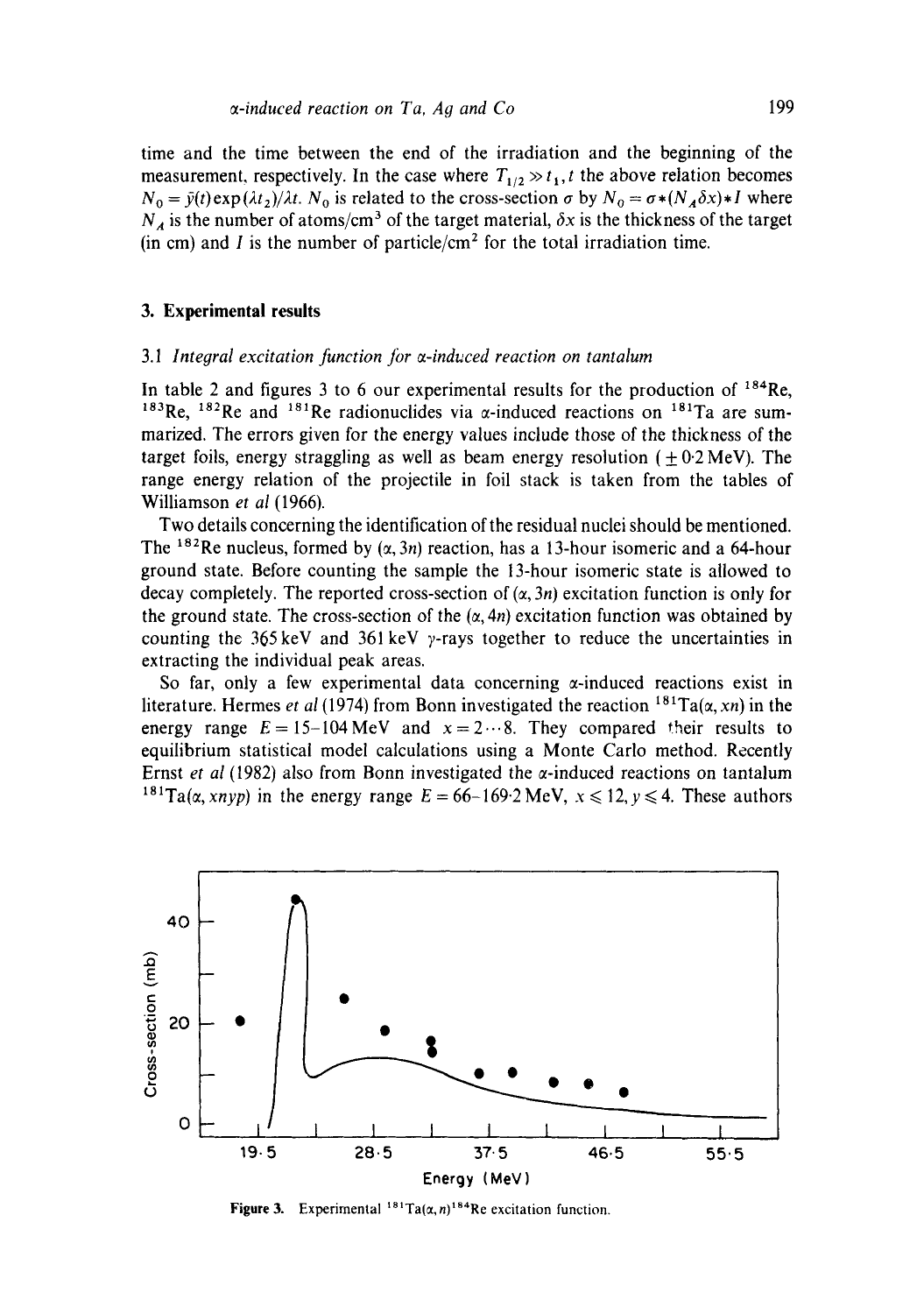

Figure 4. Experimental  $181 \text{ Ta}(\alpha, 2n)^{183} \text{Re excitation function.}$ 



**Figure 5.** Experimental  $181$ Ta( $\alpha$ , 3n)<sup>182</sup>Re excitation function.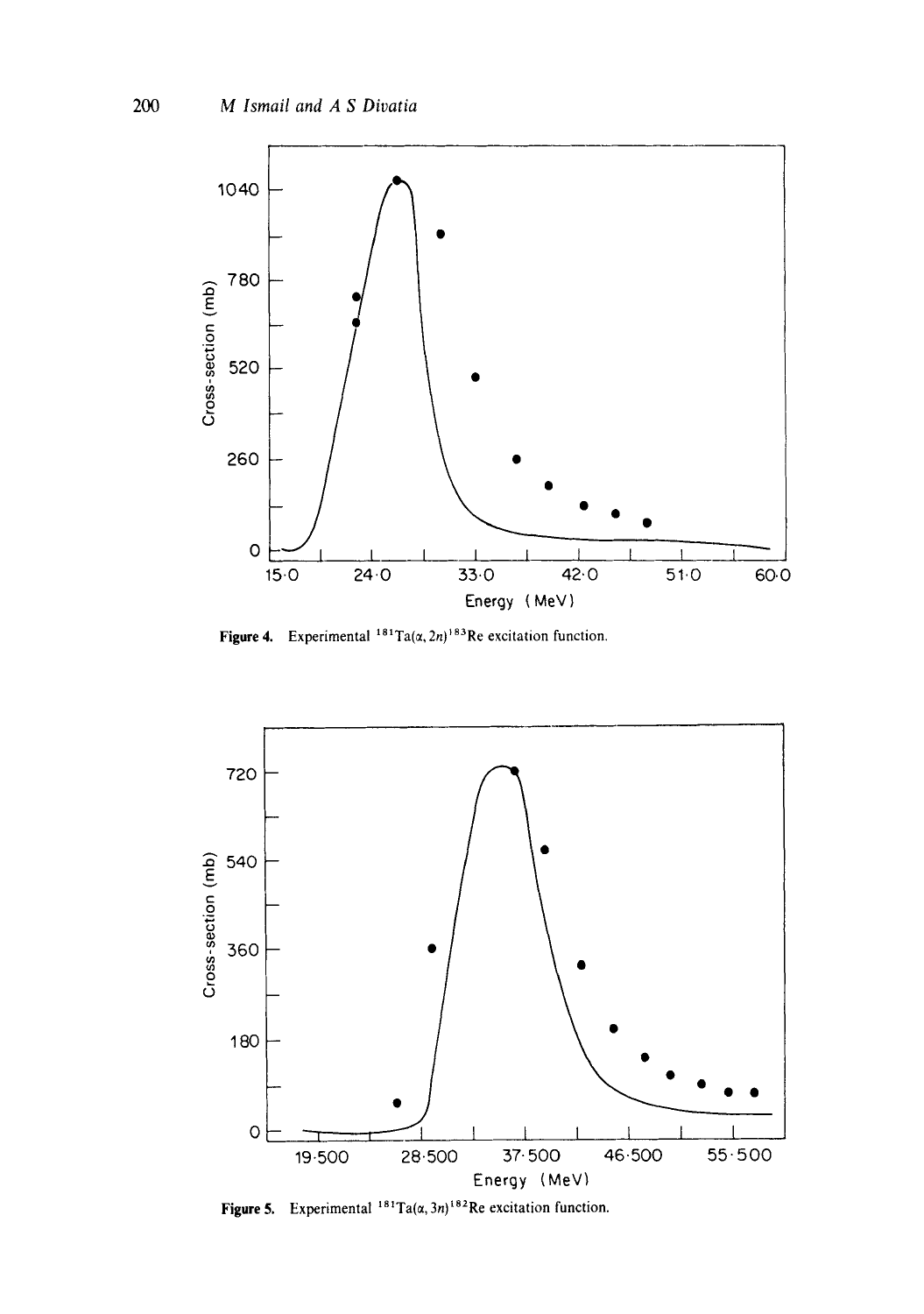

**Figure 6.** Experimental  $^{181}Ta(\alpha, 4n)^{181}$ Re excitation function.

have not measured  $187Ta(\alpha, n)$  <sup>184</sup>Re cross-section, and they have published the total cross-section for 13 hour isomeric and 64 hour ground state for  $^{181}Ta(\alpha,3n)$   $^{182}Re$ reaction whereas we have measured the cross-section corresponding to 64 hour ground state decay. For the remaining two reactions  $^{184}Ta(\alpha, 2n)^{183}Re$  and  $^{184}Ta(\alpha, 4n)^{181}Re$ the agreement is good in overlapping regions.

### 3.2 *Integral excitation function for s-induced reaction on silver*

In table 3 and figures 7 and 8 our experimental results for the production of radionuclides via  $\alpha$ -induced reactions on  $107,109$ Ag are summarized. The errors given for the cross-sections are absolute errors, the uncertainties quoted for the energy values include those of the thickness in the target foils, energy straggling as well as beam energy resolution ( $\pm$  0.2 MeV).

Up to now, only a few experimental data concerning  $\alpha$ -induced reaction of  $^{107,109}Ag$ exist in the literature. After the preliminary studies of Tendam and Brazdt (1947), Goshal (1948) and Bleuler *et al* (1953) studied the  $(\alpha, n)$  and  $(\alpha, 2n)$  reaction up to an alpha energy of 18 MeV. Porges (1956) obtained the excitation functions for the  $(\alpha, 2n)$ and  $(\alpha, 3n)$  reactions up to 40 MeV. Bishop *et al* (1964) reported the isomeric cross-section ratio for the  $(\alpha, 3n)$  reaction. However, the experimental results do not agree with each other. Fukushima *et al* (1963) investigated the  $(\alpha, n)$ ,  $(\alpha, 2n)$  and  $(\alpha, 3n)$ reactions on  $^{109}$ Ag up to 40 MeV comparing the experimental cross-sections with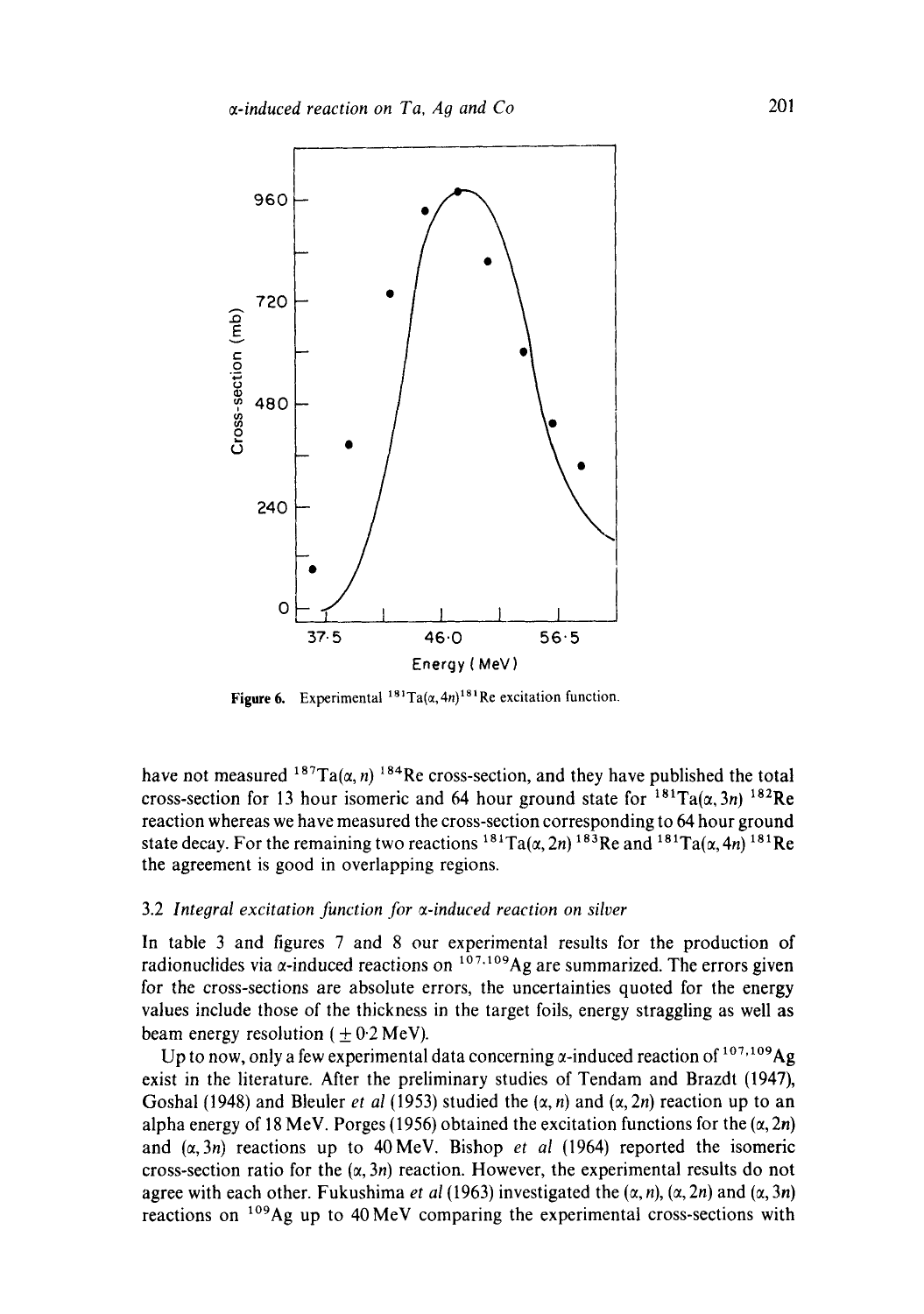

**Figure 7.** Experimental <sup>109</sup>Ag( $\alpha$ , 2n)<sup>111</sup>In excitation function.



**Figure 8.** Experimental  $^{109}Ag(x,2p4n)^{105}Ag$  excitation function.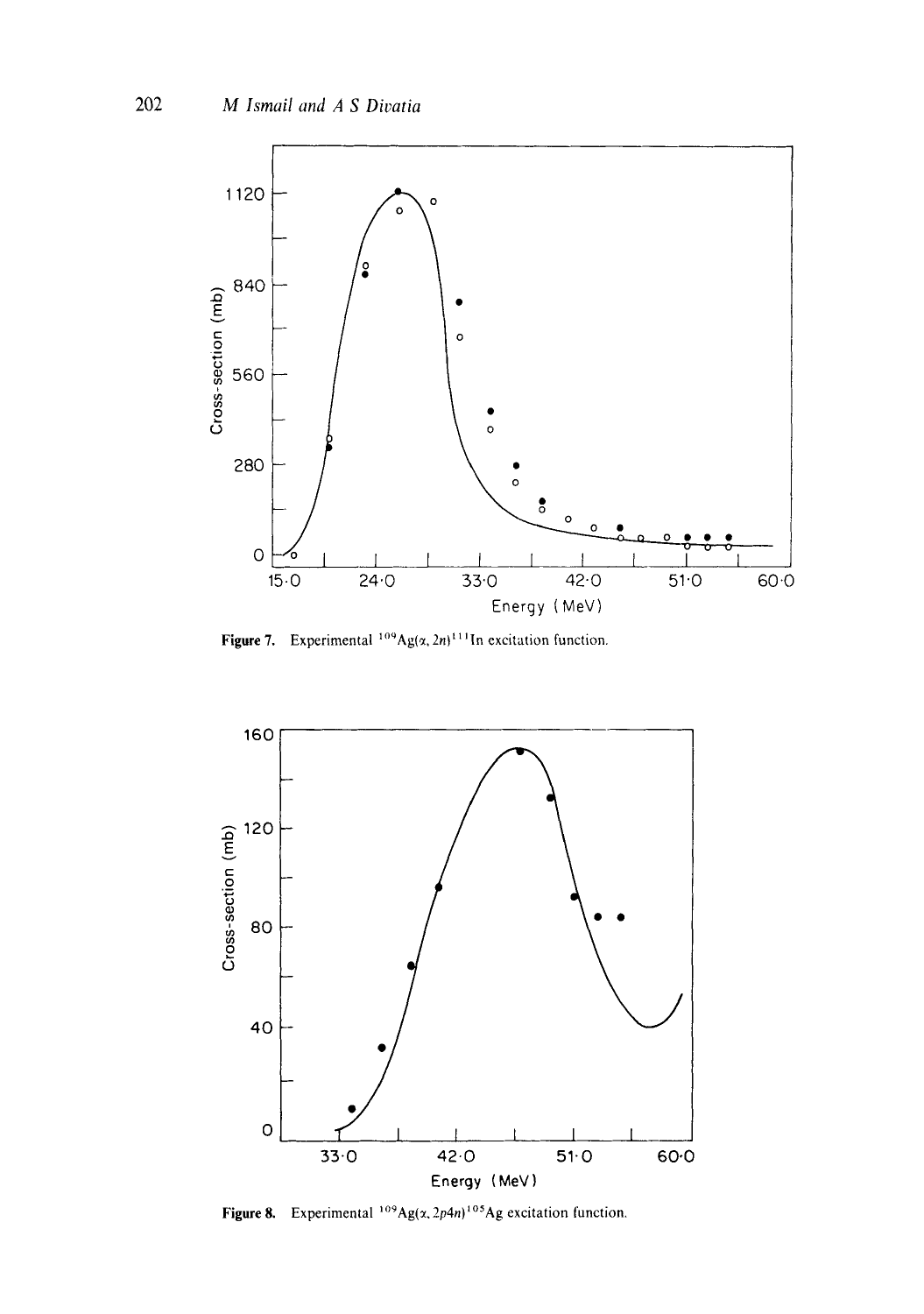the prediction of the statistical theory. The  $(\alpha, n)$  reaction was measured by using enriched <sup>109</sup>Ag targets. The  $(\alpha, 2n)$  and  $(\alpha, 3n)$  measurements were performed by using natural silver target in the same series of experiments. Their absolute cross-section fits exactly into our excitation function. More recently Misaclides and Munzel (1980) measured the excitation function for the  $\alpha$ -induced reaction with <sup>107,109</sup>Ag target in the energy range of 10-100MeV. The experimental data were compared with the calculated values obtained by means of a hybrid model calculations. However, they have not published the data on <sup>109</sup>Ag( $\alpha$ , 2n) <sup>111</sup>In reaction and they have also not measured the  $^{107}Ag(\alpha, 2p4n)$   $^{105}Ag$  reaction. Therefore comparison between their data and our data could not be done.

# 3.3 *Integral excitation function for o-induced reaction on cobalt*

In table 4 and figures 9 to 13 our experimental results for the production of  $54Mn$ , <sup>56</sup>Co, <sup>57</sup>Co, <sup>58</sup>Co, and <sup>60</sup>Co radionuclides via  $\alpha$ -induced reactions on <sup>59</sup>Co are summarized. Similar to the results on Ta and Ag the errors given for the cross-section are absolute errors and the uncertainties quoted for the energy values include those of the thickness of the target foils, energy straggling as well as beam energy resolution. Neuzil and Lindsay (1963) investigated the reaction  ${}^{54}Co(\alpha, \alpha^3He)$  at fixed energies of 36"8 and 40'5 MeV. Zhukova *et al* (1972) studied the or-induced reaction on 59Co for  $\alpha$ -energies from 5.9 to 36.3 MeV. They reported production cross-section for the reactions  $(x, xn)x = 1, 2, 3$  and  $(x, 2pxn), x = 0, 3, 4$  in 1980. Michel and Brinkmann (1980) investigated <sup>59</sup>Co( $\alpha$ , *xnyp*),  $x \le 10$ ,  $y \le 11$  in the energy range  $E = 20 - 172.5$  MeV. The absolute cross-sections of Zhukova, Michel and their coworkers do not agree with each other. Our absolute cross-sections, however, agree with the reported values of Michel and Brinkmann (1980) within the quoted error in the overlapping region of energies.

# 3.4 *Cross-section from Al jbils*

Since the reaction <sup>27</sup>Al( $\alpha$ , 4p3n) <sup>24</sup>Na had been studied extensively in the past (Michel and Brinkmann 1980 and references 13-20 therein), we have checked the quality of our absolute cross-section values by measuring the cross-sections for this reaction by



**Figure 9.** Experimental  ${}^{59}Co(x, 4p5n)^{54}Mn$  excitation function.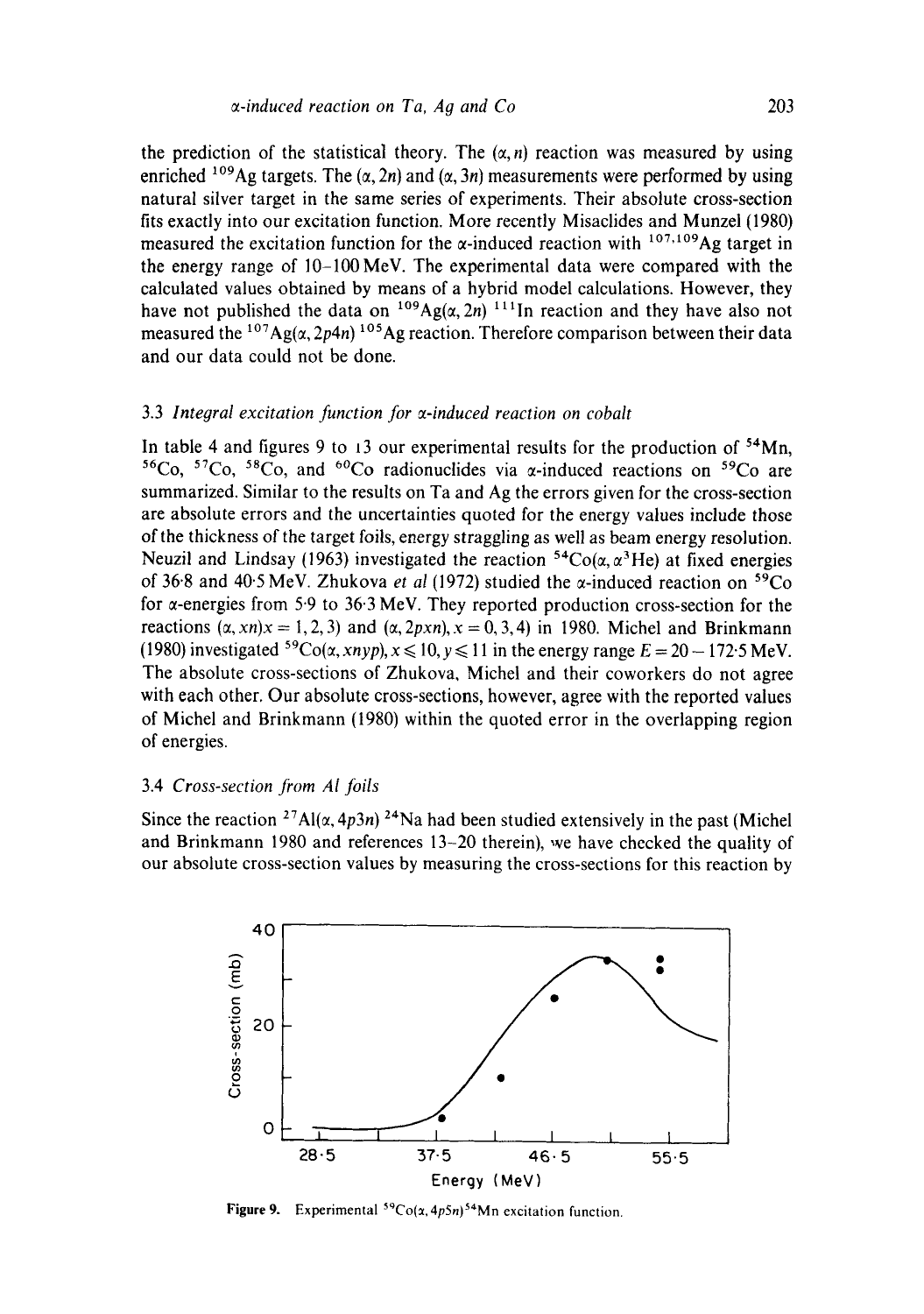

**Figure 10.** Experimental  ${}^{59}Co(\alpha, 2p5n) {}^{56}Co$  excitation function.



Figure 11. Experimental  ${}^{59}Co(\alpha, 2p4n){}^{57}Co$  excitation function.

way of flux monitoring foils kept in front of some of the stacks. A comparison of the production cross-section for  $24$ Na from  $\alpha$ -bombardment with other authors shows good agreement. Our values for the cross-section at two alpha energies  $E = 48.9 \pm$ 1.1 MeV and 55.5  $\pm$  1.0 MeV are  $\sigma(48.9 + 1.1) = (4.24 \pm 0.21)$  mb and  $\sigma(55.5 \pm 1.0) =$  $(12.81 \pm 0.72)$  mb.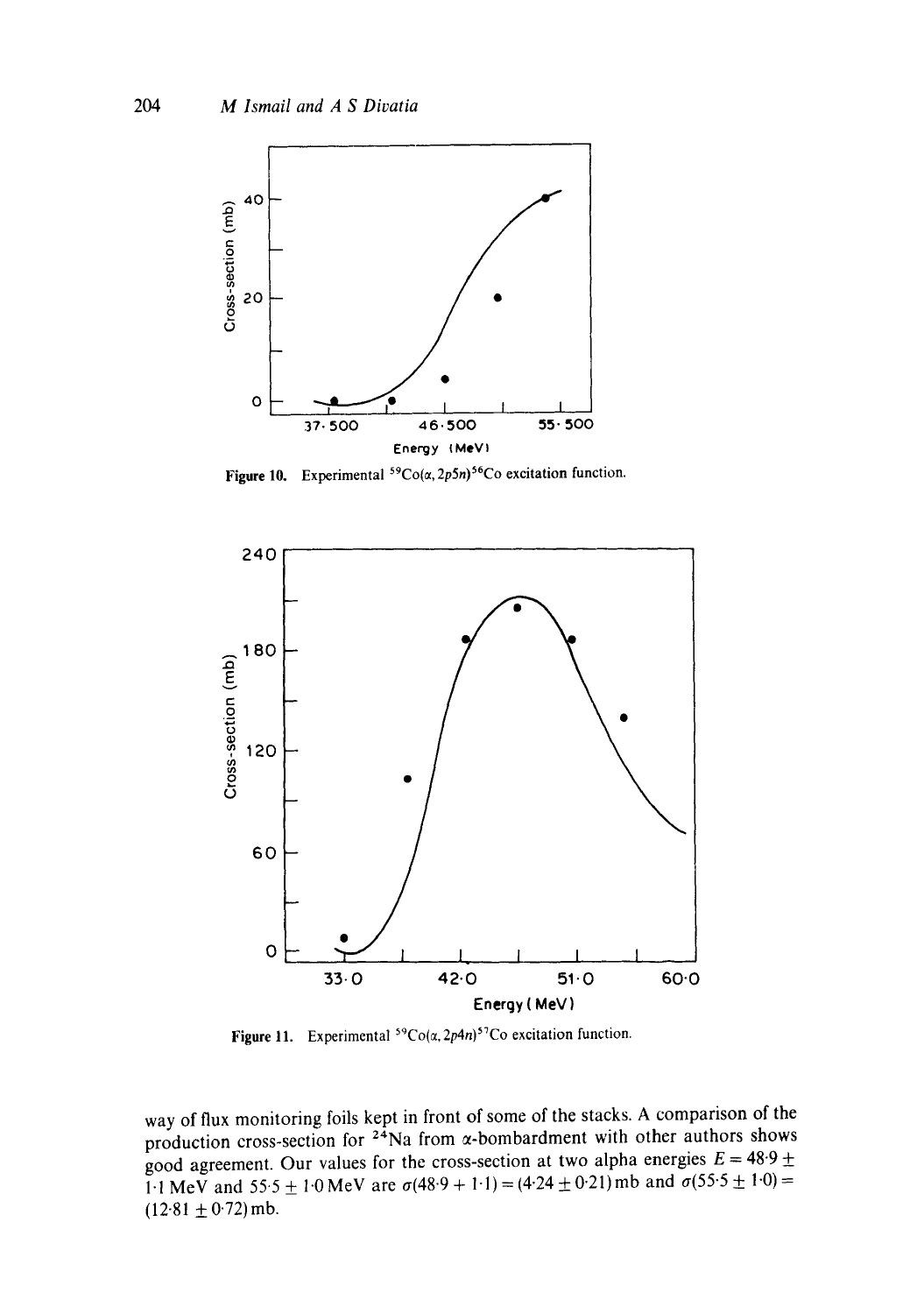

Figure 12. Experimental  ${}^{59}Co(\alpha, 2p3n){}^{58}Co$  excitation function.



Figure 13. Experimental  ${}^{59}Co(\alpha, 2pn)^{60}Co$  excitation function.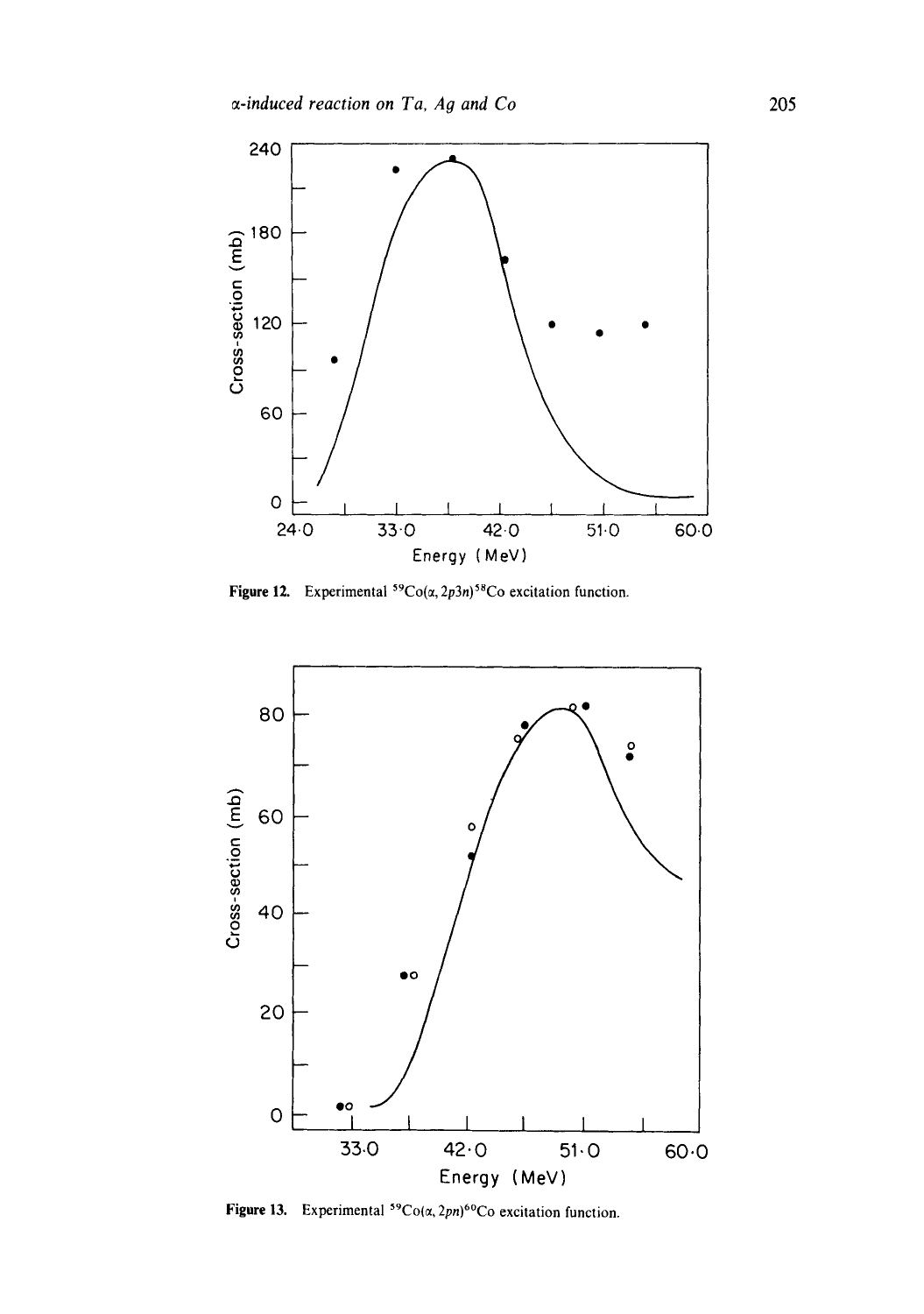# **4. Comparison with theoretical prediction**

Integral excitation functions of  $\alpha$ -induced reactions have been discussed by several authors considering the models of the compound nucleus as well as of the preequilibrium reactions. They conclude that the theory of pre-equilibrium reactions is helpful in explaining the mechanism of  $\alpha$ -induced reactions. In the present work our excitation functions are calculated on the basis of the hybrid-model (Blann 1971) using the program Overlaid Alice (Blann 1975b) on IRIS-80 computer at VECC. The calculations were done in 2 MeV steps from 10 to 60 MeV. Special emphasis was laid on testing the capability of the model to predict excitation functions from the known facts of nuclear matter using the *a priori* calculation methods of Overlaid Alice (Blann 1975b). Since the program system and the theories involved have been discussed by several authors, we confine ourselves to outlining the main points of preequilibrium theories. Some of the hybrid model are described in appendix 1.

The statistical part of the overlaid Alice can account for a large variety of reaction types. Besides evaporation of neutron and protons (Bohr and Wheeler 1939), clusters such as deuteron and  $\alpha$ -particles can be considered. The nuclear masses were calculated from the Meyer and Swiatechi mass formula (Mayer and Swiatechi 1966, 1967) considering shell corrections as well as pairing corrections. The inverse cross-sections were calculated using the optical-model subroutine of Overlaid Alice, whereas the optical model parameters are those of Bechetti and Greenlees (1969). There are three main points of discussion when using the hybrid model option of Overlaid Alice: (i) the initial exciton configuration, (ii) the intranuclear transition rate and (iii) the so-called mean free path multiplier. In most of our calculations we have kept the initial exciton configuration as  $n_0 = 4$ ,  $n_p = 2$ ,  $n_n = 2$ . In the *a priori* formulations of the hybrid model, the intranuclear transition rates are calculated either from imaginary part of the optical model or from the free nucleon-nucleon scattering cross-section. But for particle energies exceeding 55 MeV the optical model parameters of Becchetti and Greenlees (1969) are no longer applicable and thus at higher energies the mean free path for intranuclear transition must be calculated from nucleon-nucleon scattering cross-sections. However, we have used only the latter option for calculating intranuclear transition rates. The mean free path multiplier K which is a kind of a free parameter and which was originally introduced by Blann to account for the transparency of nuclear matter should become unity. The solid lines in figure 3 to figure 13 show the hybrid model calculation for exciton = 4,  $n_p = 2$  and  $n_n = 2$ . The  $(+)$  and  $(x)$  points are the experimental data. The theoretical values are normalized to experimental data at the maximum cross-section point. For  $181 \text{Ta}(\alpha, n)$   $184 \text{Re}$ , (figure 3) the hybrid model fits the high energy tail very well where the lower energy part does not fit at all. On the other hand  $5\overline{9}Co(\alpha, 2p3n)$  <sup>58</sup>Co (figure 12) the hybrid model fits the lower energy part very well whereas the high energy tail is not fitted at all. Aside from these two excitation functions the hybrid model fits all other excitation functions very well taking into account its limitations (see appendix 2).

# **5. Conclusions**

A consistent set of 11 excitation functions has been measured for  $\alpha$ -induced reactions with natural Ta, Ag and Co. The reliability of the mostly known cross-sections was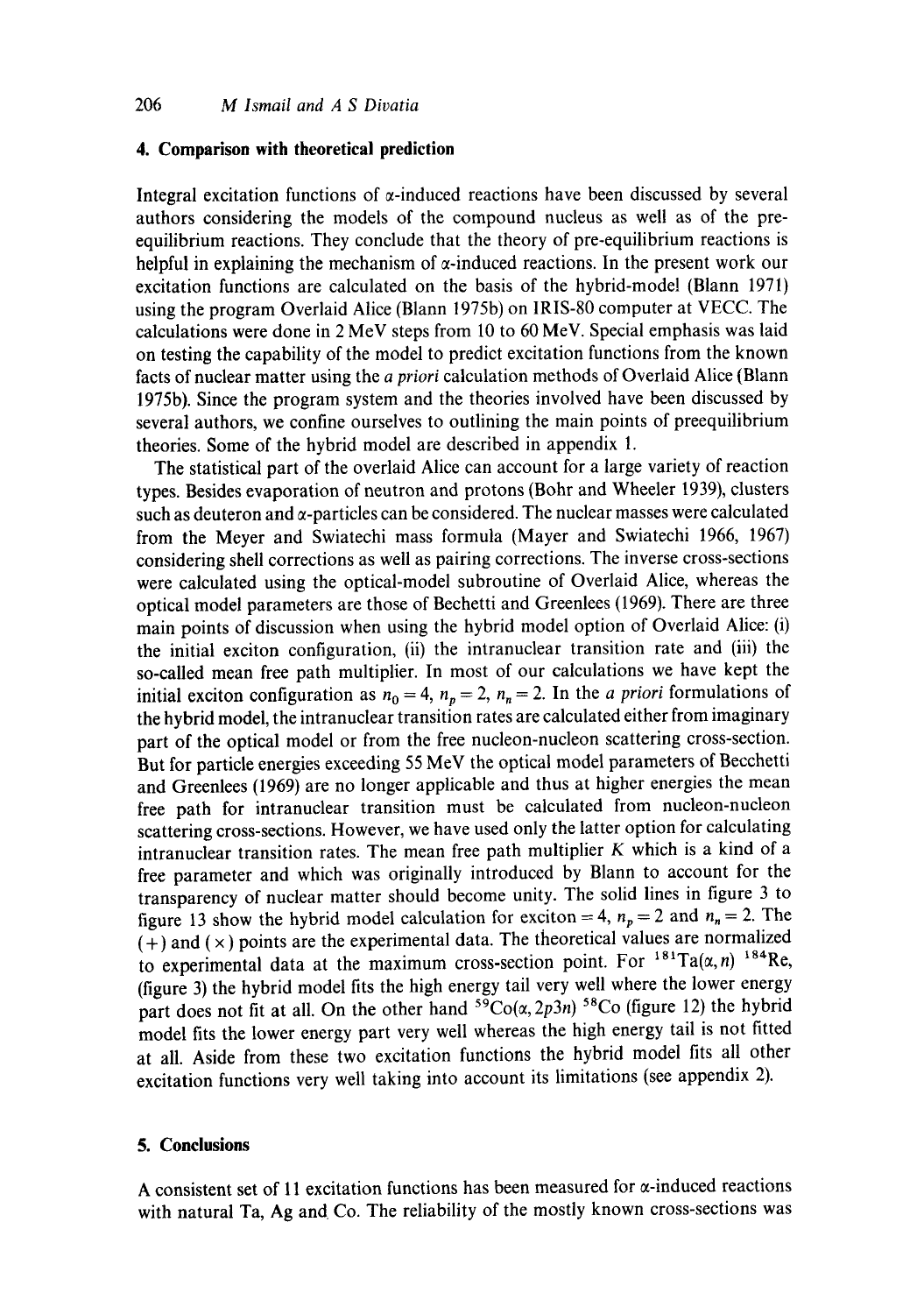checked by inter-comparison with other measurements and by relating these to the well-known  $\alpha$ -induced reactions on <sup>27</sup>Al. The comparison of the experimental data with results of the hybrid-model calculations shows a surprising agreement without any parameter adjustment for individual product: Pronounced pre-equilibrium effects of nucleons have been observed for most of the reactions. The excitation function for  ${}^{59}Co(\alpha, 2p3n)^{58}$ , however, could be explained by taking complex particle emission into account as well as by revising the hybrid model in this respect.

### **Acknowledgements**

We wish to express our sincere thanks to the operation staff of the cyclotron, IRIS-80 computer and ND-560 computer system VECC at Calcutta for their assistance.

### **Appendix I. Hybrid model for pre-equilibrium**

The model proposed by Blann (1971) provides in some way a marriage between the simple exciton model proposed by Griffin (1966) and the more elaborate masterequation approach due to Harp and co-workers (Harp *et al* 1968; Harp and Miller 1971). This model predicts the probability of emission of a particle of type  $\gamma$  in the channel energy range  $\varepsilon$  to  $\varepsilon + d\varepsilon$  as

$$
P(\varepsilon) d\varepsilon = \sum_{n=n_0}^{\tilde{n}} n P_{\gamma} [N_n(\varepsilon, u) / N_n(E)] * g d\varepsilon
$$
  
 
$$
* [\lambda_c(\varepsilon) / (\lambda_c(\varepsilon) + \lambda_{n+2}(\varepsilon))] * D_n,
$$

where  $nP_r$ , is the number of particles of type  $\gamma$  in an *n*-excition state (where the exciton number means the number of excited particle plus hole)  $N_n(\varepsilon, u)$  is the number of ways n excitons can be arranged such that one exciton, if emitted would have channel energy  $\varepsilon$ , leaving a residual excitation of  $u = E - B_r - \varepsilon$  distributed between the other  $n-1$  excitons. The quantity  $N_n(E)$  represents a total number of combinations of n particles plus holes at excitation E. The quantity in the first set of square brackets represents the fraction of the *n*-exciton states having one exciton at energy  $\varepsilon$  with respect to the continuum. The limiting value of the emission probability as defined by the above equation, integrated over all particle emission energy for a particular state with  $nP_r$ , particles is not unit but  $nP_r$ , i.e. the total number of excited particles.

Also in the above equation the emission rate into the continuum  $\lambda_c(\varepsilon)$  of the particle at excitation  $\varepsilon$  is given by

$$
\lambda_c(\varepsilon)=\sigma_r v \rho_c/g_r V,
$$

where  $\sigma_r$  is the inverse cross-section and v the velocity of the particle having a density of state in the continuum, and a single-particle density of state  $g<sub>r</sub>$  in the nucleus, V is an arbitrary volume cancelled by the same volume in  $\rho_c$ . The last factor  $D_n$  represents the fraction of the initial population surviving de-excitation by particle emission prior to the n-exciton state under consideration i.e. prior decay depletion factor.

The internal transition rate  $\lambda n + 2$  of an excited particle at energy  $\varepsilon + B$ , above the Fermi energy has been based on calculated mean free path (Kikuchi and Kawai 1968)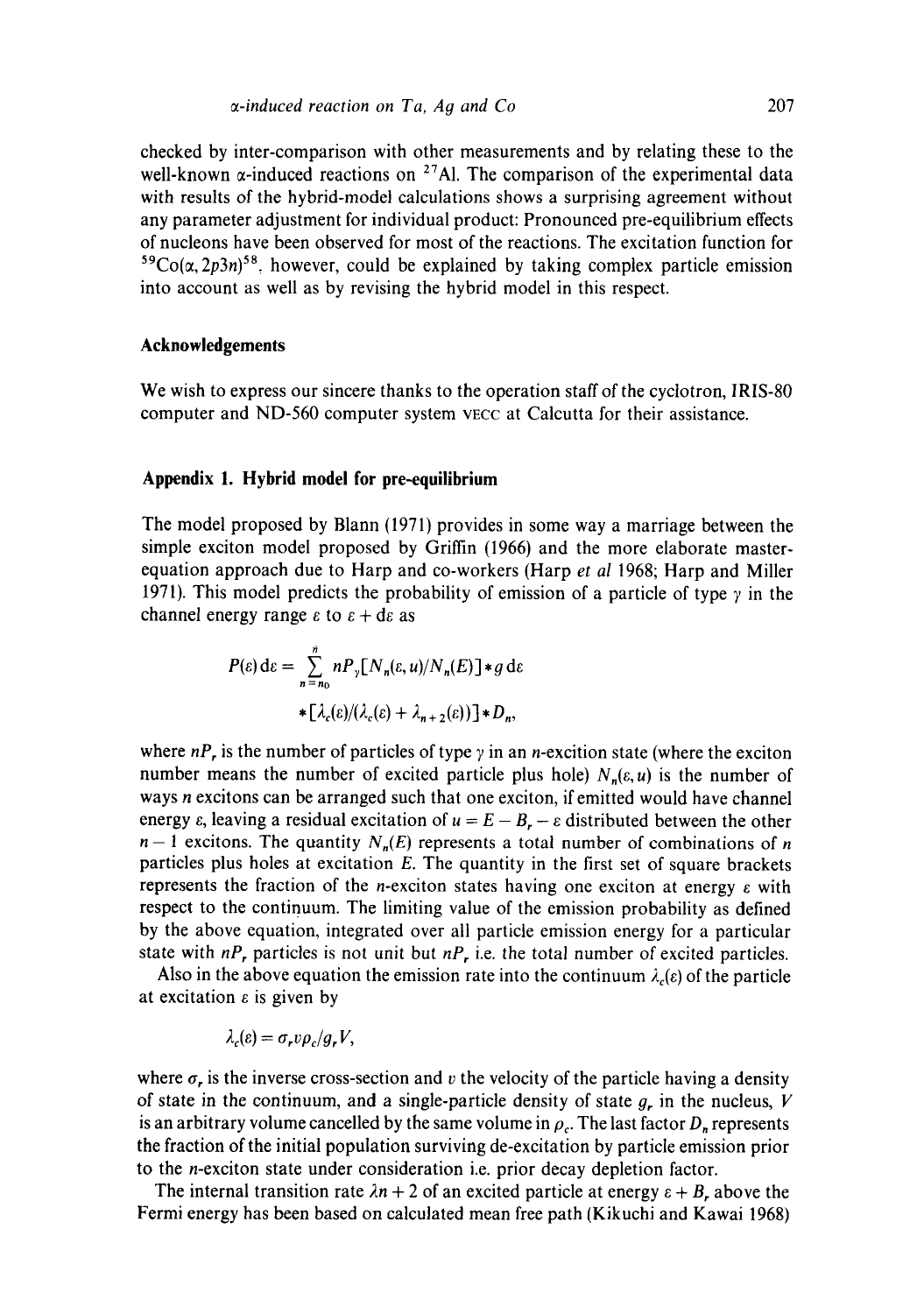in nuclear matter which however can be calculated either from nucleon-nucleon scattering cross-section or from imaginary part of the optical model. These methods are briefly summarized here.

(i) Intranuclear transition rates from nucleon-nucleon scattering cross-section: Nucleon-nucleon scattering cross-section at energy  $\varepsilon$  may be represented in terms of  $B = v/c$  as (Kikuchi and Kawai 1968)

$$
\sigma_{nn} = \sigma_{pp} = 10.63 \beta^{-2} - 29.93 \beta^{-1} + 42.9 \text{ mb},
$$
  

$$
\sigma_{np} = 34.10 \beta^{-2} - 82.2 \beta^{-1} + 82.2 \text{ mb}.
$$

An effective cross-section  $\sigma$  may be calculated for scattering in nuclear matter with all collisions forbidden which would leave either scattered nucleon with less than the Fermi energy  $E_f$ . Kikuchi and Kawai present a result for such a calculation in terms of a parameter  $P(X)$ , where X is the ratio of Fermi energy to the energy the particle would have outside the nucleus plus the well depth  $V$ ;

$$
\bar{\sigma}(E) = \sigma_{ij}(E)P(X); \quad X = E_f/(\varepsilon + V) = E_f/V.
$$

The values of  $P(X)$  are given reasonably well by the relationship

$$
P(X) = 1 \cdot 0 - (7/5)X \quad \text{for} \quad X \le 1/2,
$$
  
 
$$
P(X) = 1 \cdot 0 - (7/5)X + (2/5)X(2 - X^{-1})^{5/2} \quad \text{for} \quad X \ge 1/2.
$$

The average effective cross-section in a nucleus of  $A$  nucleons and  $Z$  protons and for a nucleon of type  $i$  at energy  $E$  may then be given by

$$
\langle \sigma(E) \rangle_i = \big[ (A - Z) \bar{\sigma}_n(E) + Z \bar{\sigma}_p(E) \big] / A.
$$

The mean free path (MFP) may be defined in terms of the nuclear matter density  $\rho$  as

$$
\text{MFP}(E)_i = 1.0/\rho \langle \sigma(E) \rangle_i.
$$

The rate of intranuclear transition  $\lambda_{n+2}(\varepsilon)$  is given by dividing the nucleon velocity by the mean free path

$$
\lambda_{n+2}(\varepsilon) = \frac{v}{\text{MFP}(\varepsilon)} = \rho \langle \sigma(\varepsilon) \rangle_i \left( \frac{2(\varepsilon + V)}{m} \right)^{1/2}.
$$

(ii) Intranuclear transition rates from the imaginary optical potentials: The use of optical potential in calculating intranuclear transition rates for pre-equilibrium decay models offers distinct advantages at least in principle over the nucleon-nucleon scattering approach. Specifically, the parameters of the optical potential have been determined from the results and trends of a large body of experimental data. The mean free path values are therefore based on experimental measurements in nuclear matter as opposed to the extrapolation of free scattering cross-sections to the nuclear environment. Secondly the question of possible errors in the treatment in (i) above due to failure to consider recoil momentum effects is avoided by using the optical potential. Becchetti and Greenlees (1969) have analysed a large body of data to find a "best set" of optical model parameters for nucleon-induced reactions. They have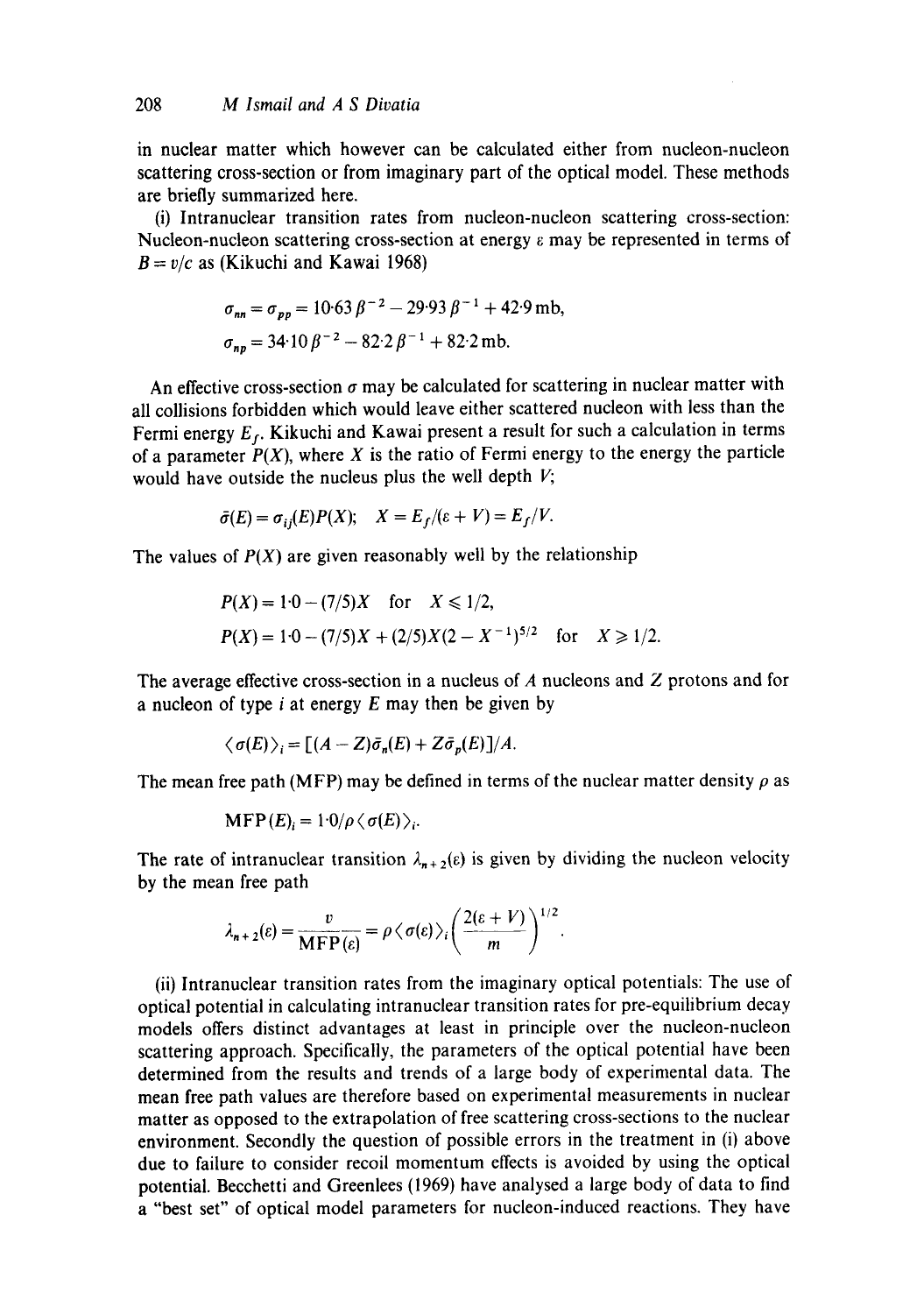given an imaginary potential of the form

$$
W(R) = -W_V f(r, R, a) + W_{\rm SF} 4a \frac{d}{dr} f(r, R, a)
$$
  

$$
f(r, R, a) = 1.0/[1.0 + \exp(r - R)/a]
$$

for protons  $r = 1.32$  fm,  $1 = 0.51 + 0.7(N-Z)/A$  fm  $W_V = 0.22 \epsilon - 2.7$  MeV or zero whichever is greater, and  $W_{SF} = 11.8 - 0.25 \varepsilon + 12.0 (N - Z)/A$  MeV or zero whichever is greater. For neutrons  $r = 1.26$  fm,  $a = 0.58$  fm,  $W_V = 0.22 \epsilon - 1.56$  MeV or zero, whichever is greater, and  $W_{SF} = 13.0 - 0.25 \epsilon - 12.0 (N - Z)/A$  MeV or zero whichever is greater (Becchetti and Greenless 1969).

The mean free path at energy  $\varepsilon$  outside the nucleus is related to the imaginary potential  $W = W(R)$ , and the real potential V by

$$
\begin{aligned} \text{MFP}(\varepsilon) &= \hbar^2 \big[ (\varepsilon + V) + \{ (\varepsilon + V) + W^2 \}^{1/2} \big]^{1/2} \\ &\simeq \frac{\hbar}{W} \bigg[ \frac{(\varepsilon + V)}{2m} \bigg]^{1/2} \end{aligned}
$$

and the internal transition rate is given as in (i) by dividing the particle velocity  $v$ by the mean free path

$$
\lambda_{n+2} = \frac{v}{\text{MFP}(\epsilon)} = \left[ \frac{2(\epsilon + V)}{m} \right]^{1/2} / \left[ \frac{\hbar}{W} \left( \frac{\epsilon + V}{2m} \right)^{1/2} \right] \approx \frac{2W}{\hbar}
$$

#### **Appendix 2. Expected accuracy of calculation**

After considering the multitude of uncertainties in pre-equilibrium calculations such as the range of equilibrium and pre-equilibrium reaction cross-section involved, and the parameters such as inverse reaction cross-sections and level densities etc Blann (1975) considered that a result which is within a factor of two of the experimental result in absolute cross-section and which generally has the correct spectral shape and variation of yield with excitation energy, is an encouraging result.

### **References**

Agassi D, Weidenmuller H A and Mantzouranis G 1975 *Phys. Rep.* 22 145

- Becchetti F D and Greenlees F W 1969 *Phys. Rev.* 182 1190
- Bishop G T, Huizenga J R and Hunmel J P 1964 *Phys. Rev.* B135 401
- Blann M 1971 *Phys. Rev. Lett* 27 337
- Blann M 1975a *Annu. Rev. Nucl. Sci.* 25 123
- Blann M 1975b Overlaid Alice: A nuclear evaporation code, University of Rochester Report COO-3494-29 (unpublished)

Bleuler E, Stebbin A K and Tendam D J 1953 *Phys. Rev. 90* 460

Bohr N and Wheeler J A 1939 *Phys. Rev. 56* 426

Cline C K and Blann M 1971 *Nucl. Phys.* A172 225

Eggbert W S, Pfenning G, Munzel H and Nebenius H K 1981 *Chart of nuclides* 5th edition (Karlsruhe: Kernforschungszentrum)